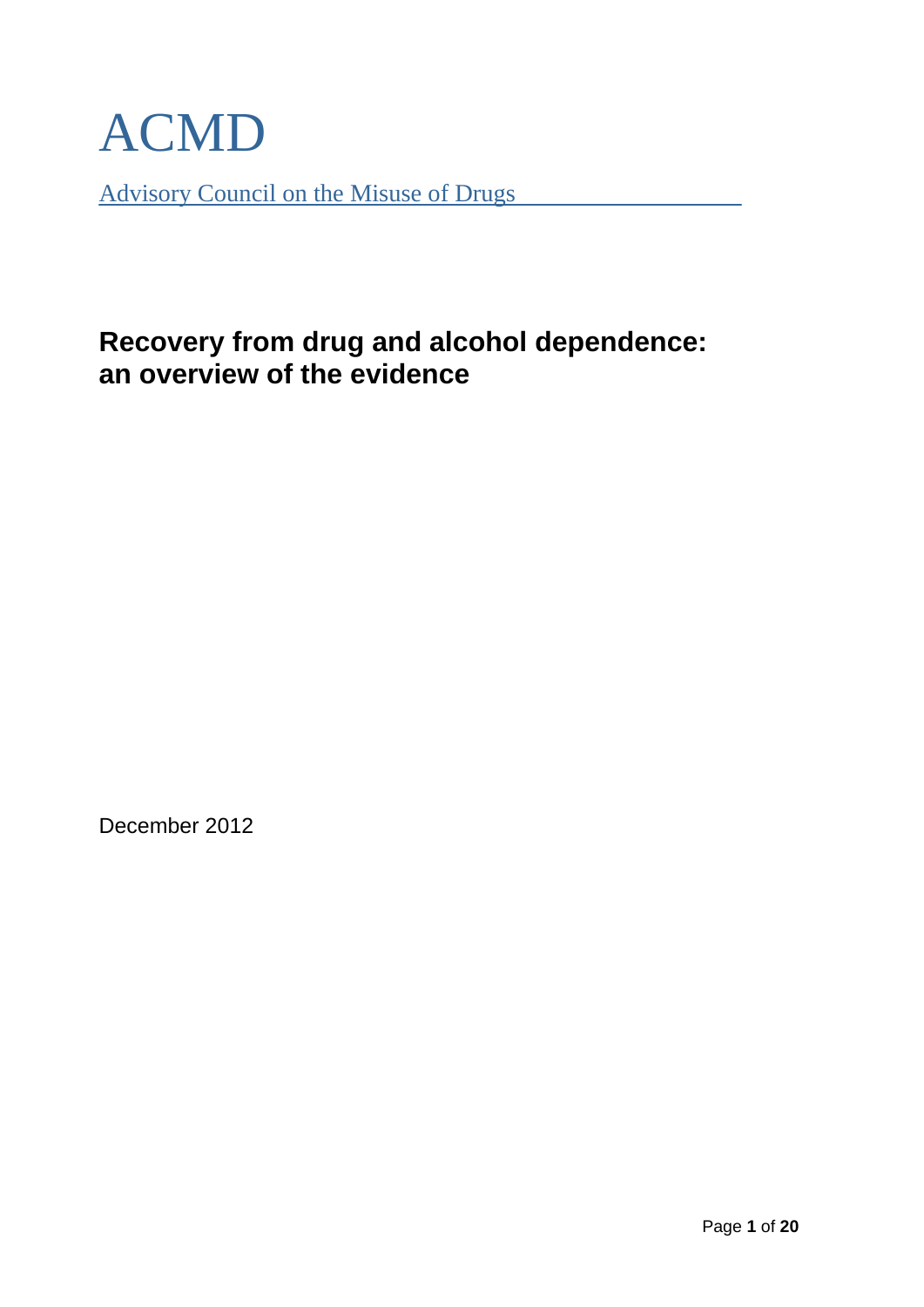# ACMD Advisory Council on the Misuse of Drugs

Chair: Professor Les Iversen Secretary: Rachel Fowler 3<sup>rd</sup> Floor Seacole Building 2 Marsham Street London SW1P 4DF 020 7035 0555 Email: [ACMD@homeoffice.gsi.gov.uk](mailto:ACMD@homeoffice.gsi.gov.uk)

Jeremy Browne MP Minister of State for Crime Prevention Home Office 2 Marsham Street 3rd Floor Peel Building London SW1P 4DF

20th December 2012

Dear Minister,

I am writing to you in your role as Chair of the Inter Ministerial Group on Drugs (IMG), with the Advisory Council on the Misuse of Drugs (ACMD) Recovery Committee"s first report.

The ACMD Recovery Committee was formed in response to an invitation from the IMG. It has been created as a standing committee of the ACMD with membership drawn from the Council plus co-opted external expertise.

The Recovery Committee"s first report is the result of an exercise to scope the evidence, or lack thereof, for the many and complex factors that may contribute to recovery from drug or alcohol dependence. You will see the report highlights that recovery from dependence on drugs and alcohol is a complex, and rarely linear process. The journey to overcome dependence, re-integrate into society and achieve a degree of well-being and social integration is highly individual to the person.

The purpose of the report is to "map the terrain" of recovery, which will then be examined in more detail in our future reports. Indeed, the Recovery Committee has begun work on its next report, which will attempt to answer the question: "What does evidence tell us (and isn"t available to tell us) about the recovery outcomes we can expect from drug and alcohol dependence".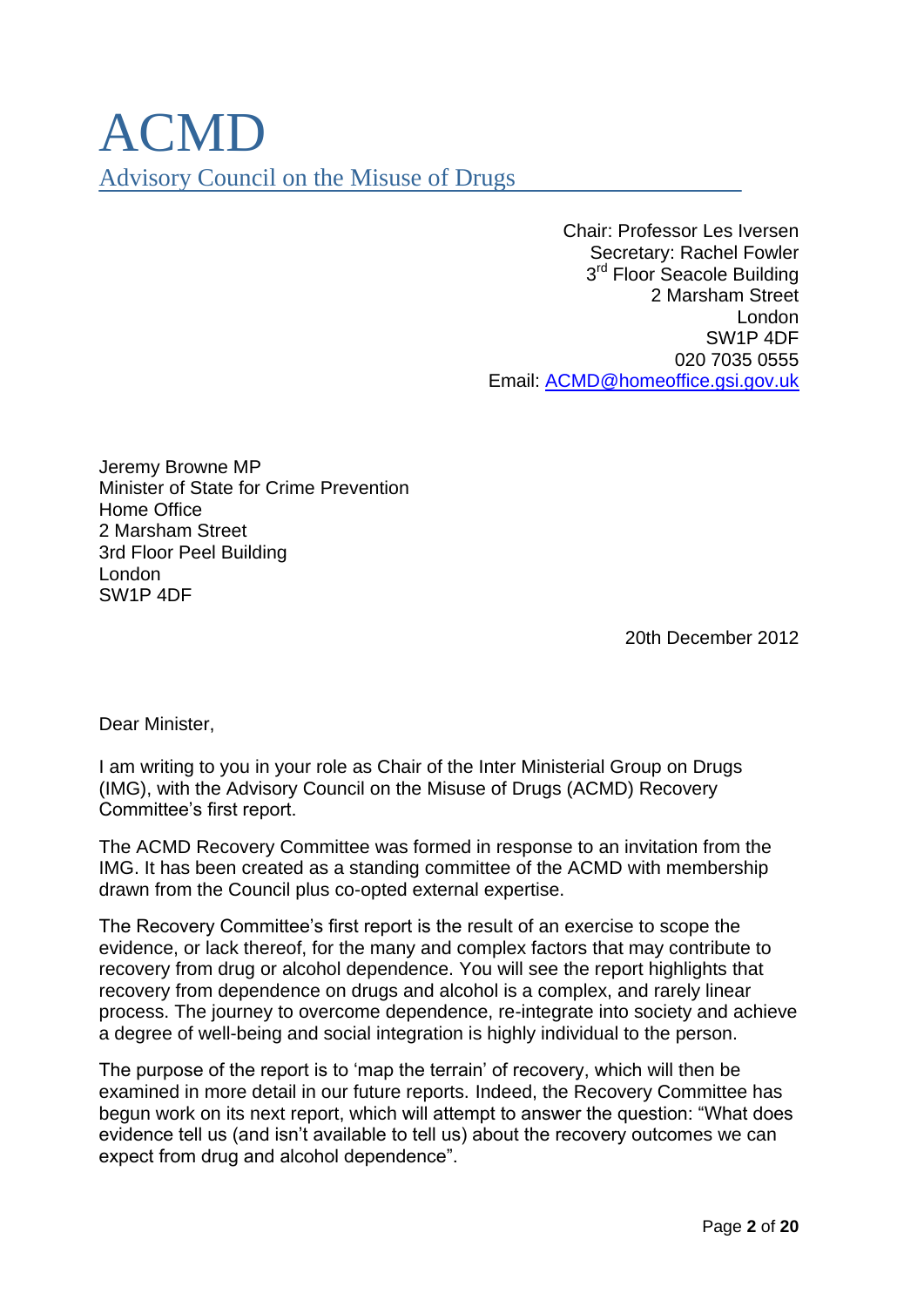We welcome an opportunity to discuss this report with you and your IMG colleagues in due course.

Yours sincerely,

en Lussen

**Professor Les Iversen** Chair, ACMD

cc:

Rt. Hon. Theresa May MP – Home Secretary Anna Soubry (DoH) Oliver Letwin MP (Cabinet Office) Jeremy Wright (MoJ) Don Foster (DCLG) Esther McVey MP (DWP) Elizabeth Truss (Education) Sajid Javid MP (Treasury) Philippa Stroud (SPaD DWP) David Burrowers MP (PPS for Oliver Letwin) Rt Hon Hugo Swire MP (FCO)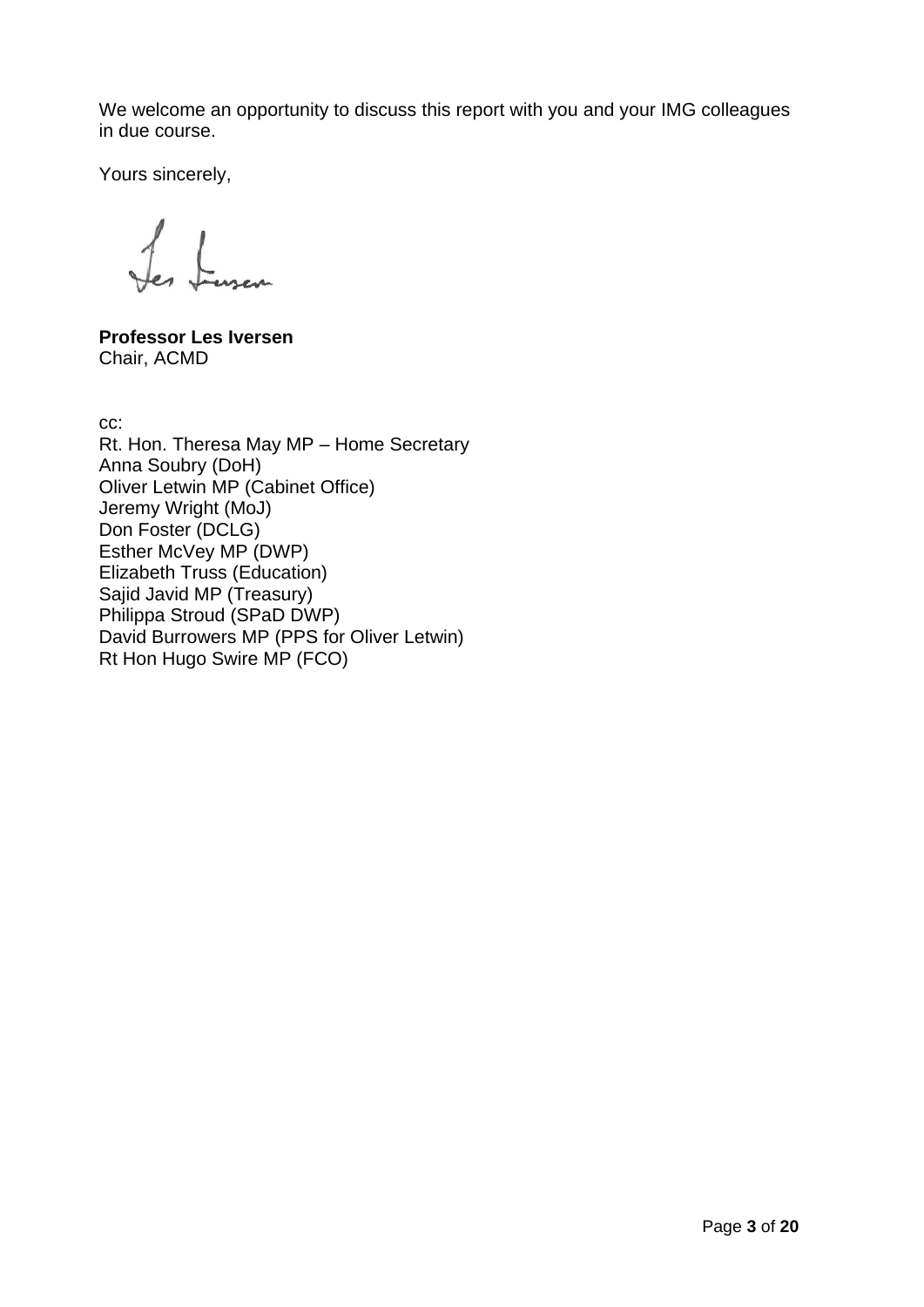| Contents |                                                                           | Page           |
|----------|---------------------------------------------------------------------------|----------------|
| 1.       | Introduction to and scope of this report                                  | $4 - 6$        |
| 2.       | <b>Informing future work</b>                                              | $\overline{7}$ |
| 3.       | What is dependence and recovery?                                          | $8 - 9$        |
| 4.       | Scoping the evidence: the contribution of different themes to<br>recovery | $10 - 13$      |
| 5.       | <b>Exploring the evidence: recovery capital</b>                           | $14 - 16$      |
| 6.       | <b>Discussion</b>                                                         | 17             |
| 7.       | <b>Next steps</b>                                                         | 18             |
| 8.       | <b>References</b>                                                         | 19-20          |

# **Glossary**

# **Recovery capital**

Recovery capital refers to the "breadth and depth of internal and external resources that can be drawn upon to initiate and sustain recovery" from substance misuse (dependency) (Granfield and Cloud, 2001). In 2009, Granfield and Cloud revisited their initial concept and argued that there are four components to recovery capital:

- **Social capital** is defined as the sum of resources that each person has as a result of their relationships, and includes both support from and obligations to groups to which they belong; thus, family membership provides supports but will also entail commitments and obligations to the other family members.
- **Physical capital** is defined in terms of tangible assets such as property and money that may increase recovery options (e.g. being able to move away from existing friends/networks or to fund an expensive detox service).
- **Human capital** includes skills, positive health, aspirations and hopes, and personal resources that will enable the individual to prosper. Traditionally, high educational attainment and high intelligence have been regarded as key aspects of human capital, and will help with some of the problem-solving that is required on a recovery journey.
- **Cultural capital** includes the values, beliefs and attitudes that link to social conformity and the ability to fit into dominant social behaviours.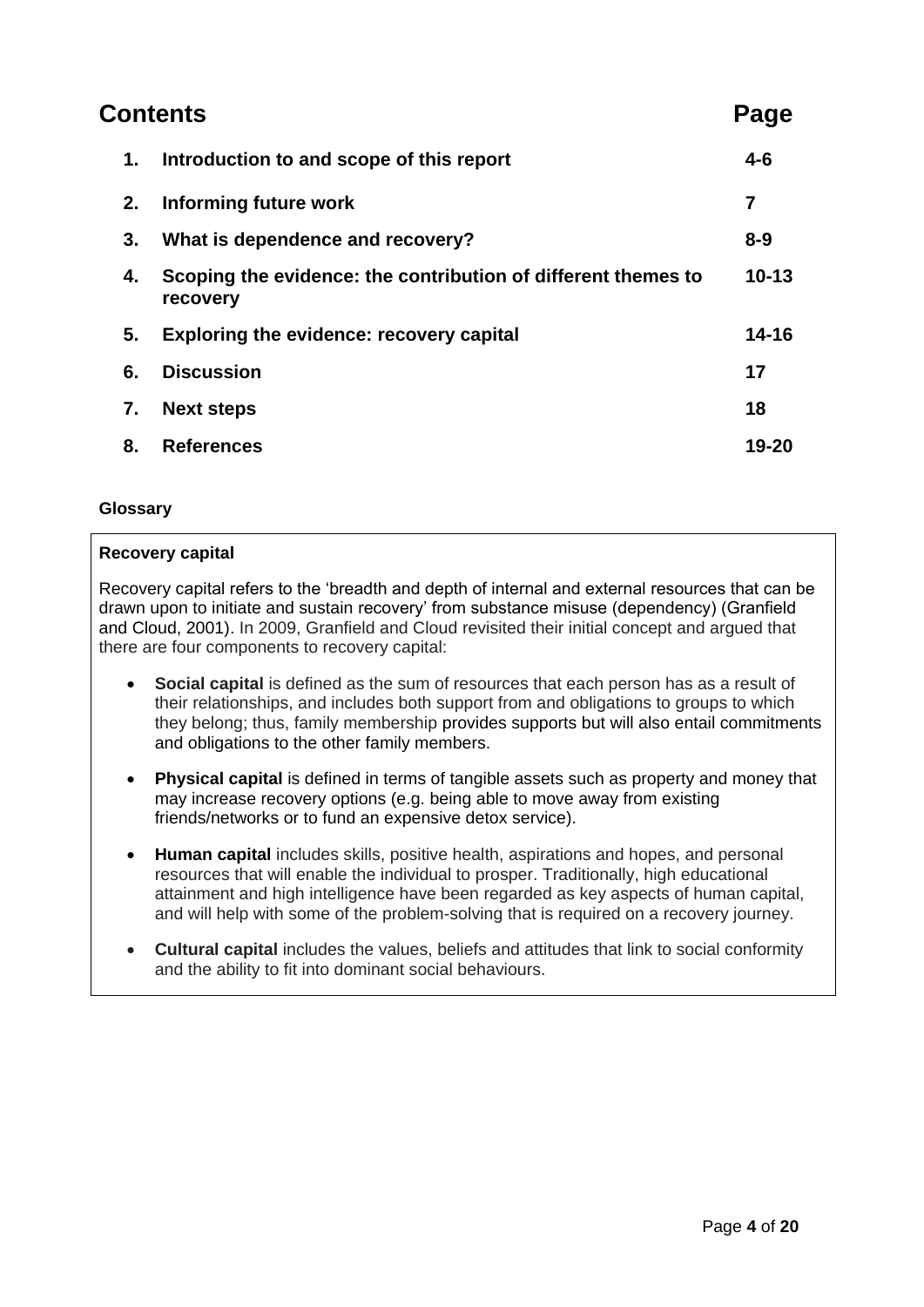# **1. Introduction and scope of this report**

- 1.1. The Recovery Committee of the ACMD was formed in response to an invitation from the Inter Ministerial Group on Drugs (IMG). It has been created as a standing committee of the ACMD with membership drawn from the Council plus co-opted external expertise.
- 1.2. The Recovery Committee supports the ACMD in its duty to provide evidence-based advice to Government on recovery from dependence on drugs and alcohol and (later in its work) how best to prevent drug and alcohol misuse and the harms it causes. It is doing this by examining the wide range of potential themes that could contribute to recovery, reviewing the evidence for their contribution, identifying priority areas for action, and producing guidance for those involved in the strategy, commissioning and delivery of interventions responding to drug and alcohol misuse.
- 1.3. The remit of the Recovery Committee concerns recovery from dependence on drugs and alcohol, not *use* of drugs or alcohol per se.
- 1.4. This first output of the ACMD Recovery Committee provides an overview of the evidence, or lack thereof of the factors that contribute to recovery.
- 1.5. This document is not intended to offer definitive answers and did not involve an *in depth* analysis of evidence. Rather it is intended to "map out the terrain" that will be examined in more detail later in the work of the committee.
- 1.6. The ACMD identified 13 different themes that had a bearing on recovery: carers and families; communications including stigma and media; criminal justice; education (including adult education, higher education, schools) and training; employment and volunteering; housing; natural recovery; personal finance (including benefits); health and wellbeing; recovery communities; social care; local communities; and substance misuse treatment.
- 1.7. Consistent phraseology has been used throughout to indicate the strength of the evidence found:
	- Strong research evidence evidence from Cochrane review or high quality randomised controlled trials (RCTs)
	- Research evidence evidence from controlled studies or quasi- experimental studies
	- Emerging research evidence evidence from descriptive or comparative studies, correlation studies, surveys or evaluations
	- Expert panel evidence evidence from expert panels
	- Expert by experience evidence evidence from those with lived experience
	- Lack of evidence no evidence for or against either way
	- Conflicting evidence situations where some evidence supports a hypothesis and other evidence does not
- 1.8. After exploring each theme, the issues are re-examined through a slightly different lens, as different forms of recovery capital: social, physical, human and cultural capital. A summary of initial findings is presented under these headers.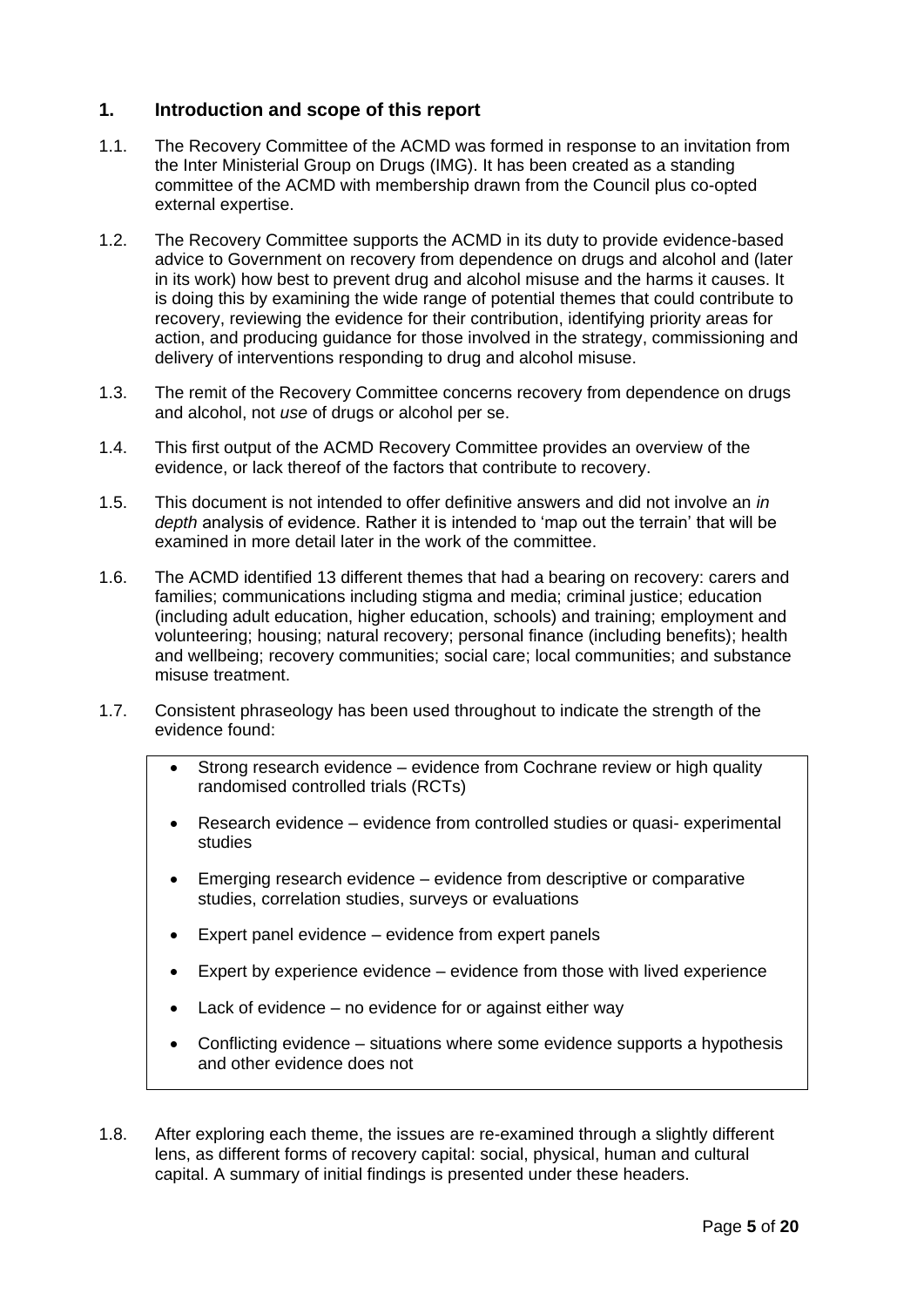1.9. In the scoping document the particular needs of different groups of drug and alcohol users are briefly considered, including young people, older people, women, black and minority ethnic communities and lesbian, gay, bisexual and transgender (LGBT) communities. As more work is done on particular themes, in subsequent reports, diversity impact considerations will be addressed in more detail.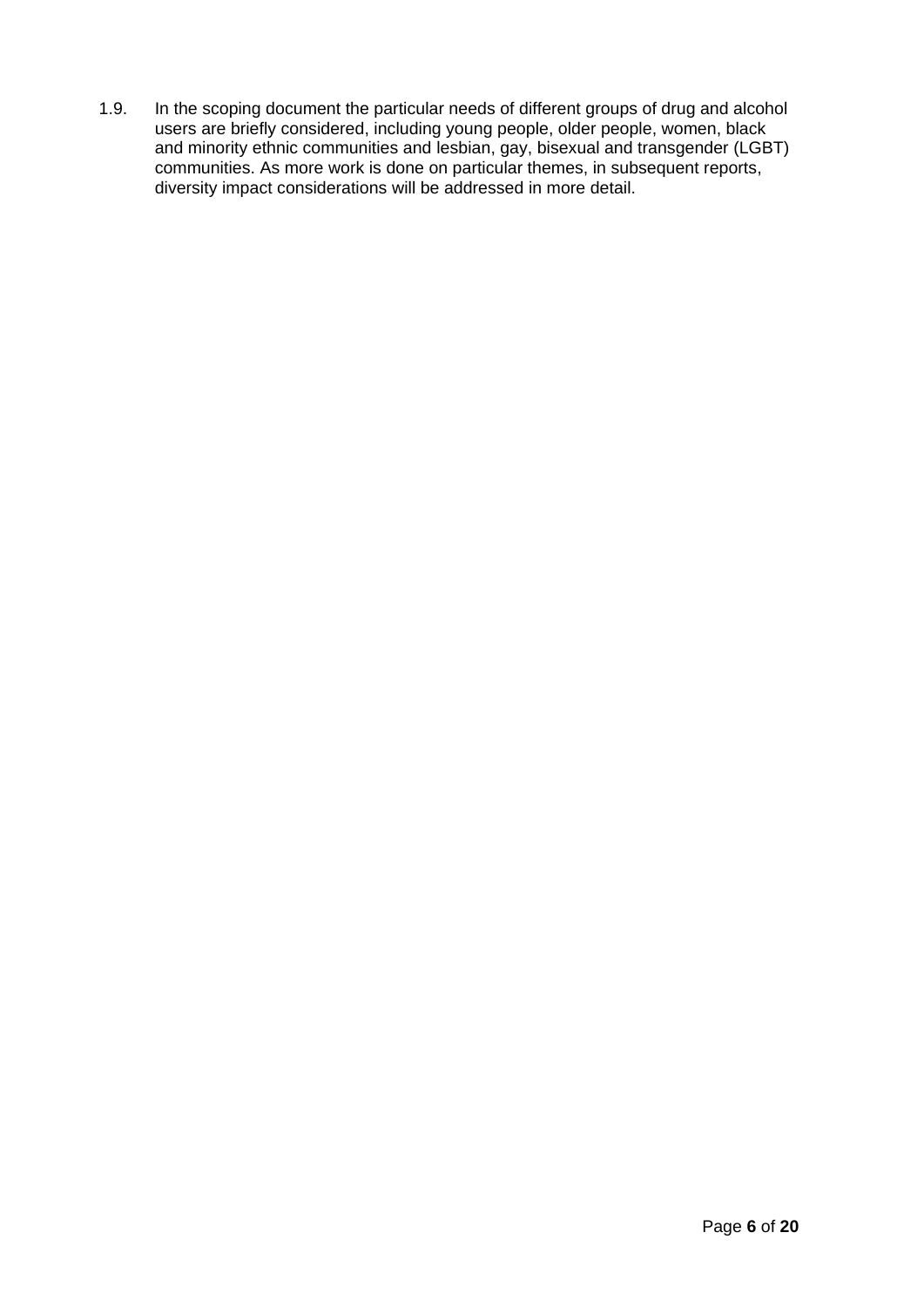# **2. Informing future work**

- 2.1. The Recovery Committee will use the results of this scoping work to help identify key priorities for future work. In particular, questions will be identified:
	- that if answered, may have a material impact on practice and improve rates of recovery;
	- that are currently un-answered, or where there are 'competing narratives' that may not have been subjected to a thorough review of evidence; and
	- for which there is a realistic prospect of collating sufficient evidence to reach conclusions which may have an impact on policy or practice.
- 2.2. Future work carried out by the Recovery Committee will focus on specific questions that meet these criteria. Each of these more detailed reviews will result in a short and focussed report. Each review will be based upon a standardised procedure designed to collate a wide range of evidence (Shekelle *et al.,* 1999, which was operationalised by the British Association for Psychopharmacology to produce its guidelines (Lingford-Hughes *et al.*, 2012). This process aims to allow for transparency around how the Recovery Committee hears its evidence and draws its conclusions.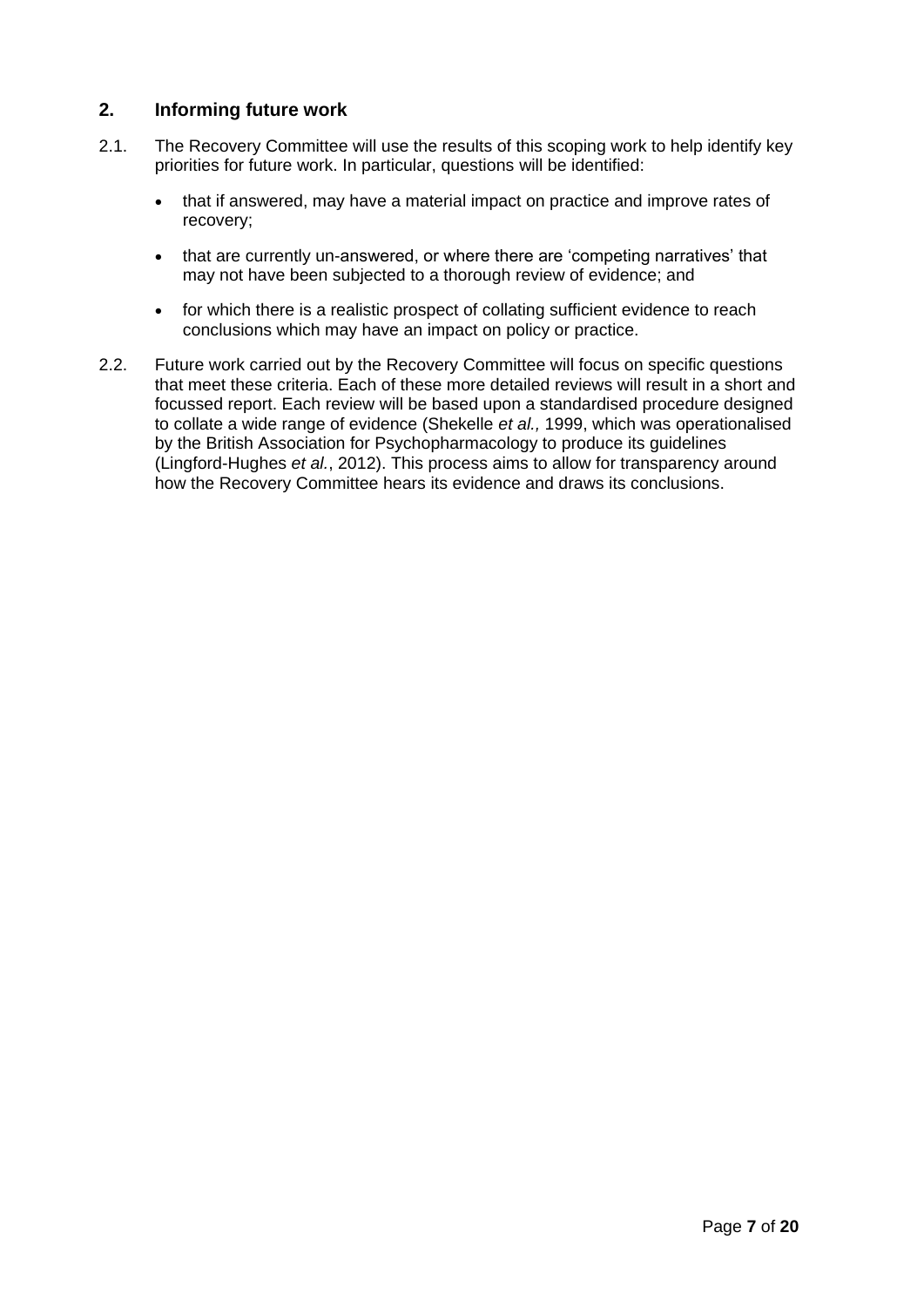# **3. What is dependence and recovery?**

3.1. The ACMD recognizes that there a number of definitions of dependence and recovery. The following definitions set the context for the scoping work that has been undertaken.

#### *Dependence*

3.2. The Tenth Revision of the International Classification of Diseases and Health Problems (ICD-10) defines dependence as:

*a cluster of physiological, behavioural, and cognitive phenomena in which the use of a substance takes on a much higher priority for a given individual than other behaviours that once had greater value. The desire to take the psychoactive drugs, alcohol, or tobacco is strong or overpowering and relapse after a period of abstinence leads to a more rapid reappearance of other features of the syndrome than occurs with nondependent individuals.*

- 3.3. A diagnosis of dependence would be made if three or more of the following criteria have been present together at some time during the previous year:
	- A strong desire or sense of compulsion to take the substance;
	- Difficulties in controlling substance-taking behaviour in terms of its onset, termination, or levels of use;
	- A physiological withdrawal state when substance use has ceased or has been reduced, as evidenced by: the characteristic withdrawal syndrome for the substance; or use of the same (or closely related) substance with the intention of relieving or avoiding withdrawal symptoms;
	- Evidence of tolerance, such that increased doses of the psychoactive substance are required in order to achieve effects originally produced by lower doses.
	- Progressive neglect of alternative pleasures or interests because of psychoactive substance use, increased amount of time necessary to obtain or take the substance or to recover from its effects;
	- Persisting with substance use despite clear evidence of overtly harmful consequences, such as liver damage through excessive drinking, drug-related impairment of cognitive functioning, and damage to relationships.
- 3.4. Research evidence and clinical practice on substance use, dependence and treatment indicates that not everyone who uses substances becomes dependent. For those that do become dependent, there may be different degrees or severities of dependency either related to the individual, the substance or their environment, circumstances or a combination of factors.

# *What is recovery?*

- 3.5. There are multiple definitions of recovery, some of which are presented below. Most of these recognise that recovery is a process, not a single event or end point.
- 3.6. The 2010 UK Drug Strategy notes that recovery:

*involves three overarching principles– wellbeing, citizenship, and freedom from dependence...It is an individual, person-centred journey, as opposed to an end state, and one that will mean different things to different people*.

3.7. The Scottish Government (2008) defines recovery as: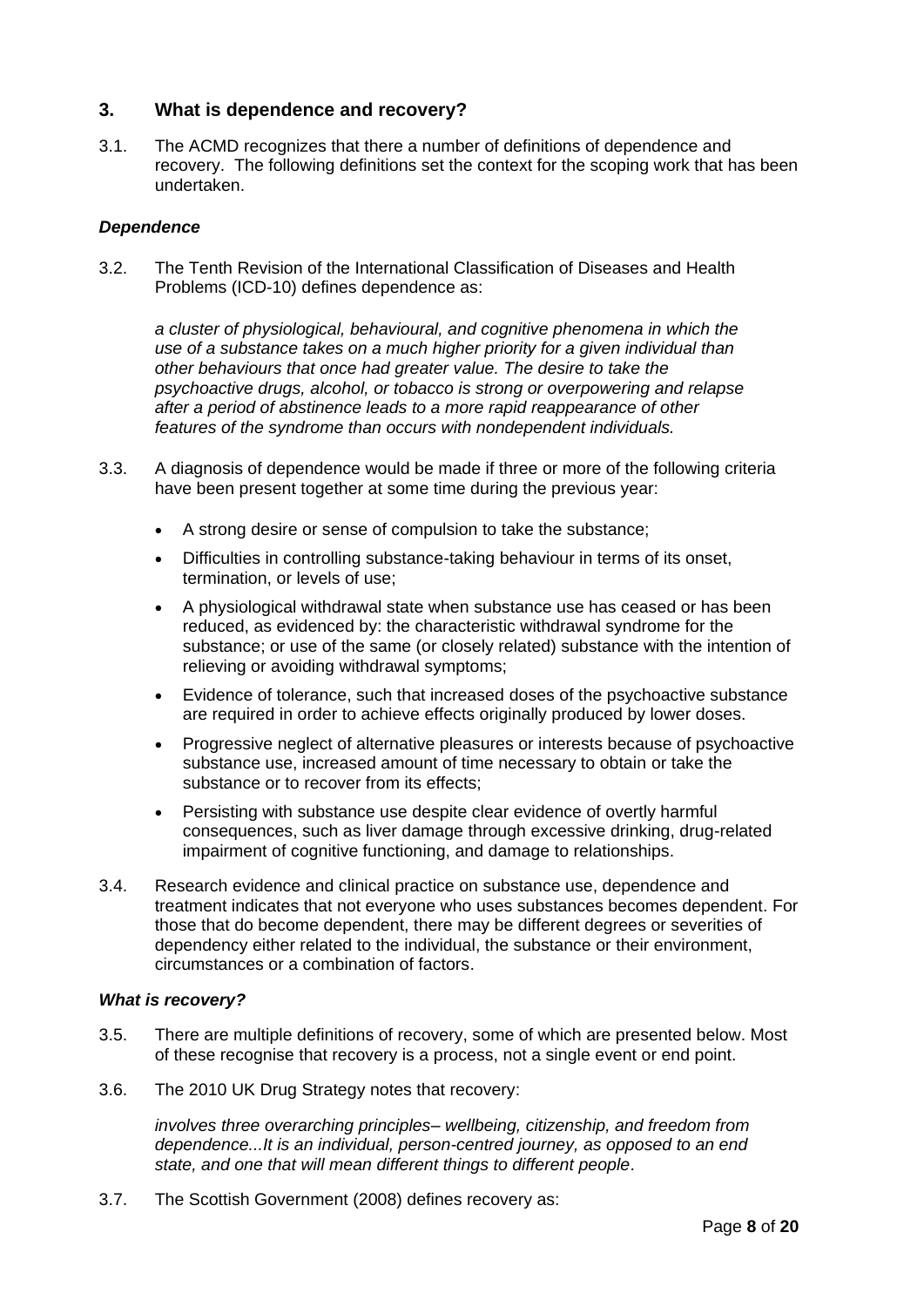*a process through which an individual is enabled to move from their problem drug use, towards a drug-free lifestyle as an active and contributing member of society... recovery is most effective when service users' needs and aspirations are placed at the centre of their care and treatment…an aspirational and person-centred process.*

3.8. The UK Drug Policy Commission (UKDPC) recovery consensus group (2008) defined recovery as:

*voluntarily sustained control over substance use which maximises health and wellbeing and participation in the rights, roles and responsibilities of society.*

The consensus group suggests that there are various routes to recovery, *including* "medically-maintained abstinence".

3.9. In the USA, The Betty Ford Institute Consensus Panel (2007) defined recovery as:

*'a voluntarily maintained lifestyle characterised by sobriety, personal health and citizenship.'* The Consensus Panel further detailed the meaning of sobriety by explicitly stating that: *'formerly opioid-dependent individuals who take naltrexone, buprenorphine, or methadone as prescribed and are abstinent from alcohol and all other non-prescribed drugs would meet this definition of sobriety'.*

3.10. Also in the USA, the Substance Abuse and Mental Health Services Administration (SAMHSA) defined "recovery from mental disorders and substance use disorders" as:

*'A process of change through which individuals improve their health and wellness, live a self-directed life, and strive to reach their full potential'.*

- 3.11. SAMHSA noted four major dimensions that support a life in recovery: health, home, purpose and community.
- 3.12. William White notes that recovery from a substance use disorder has been characterised by three core dimensions of change: remission of the substance use disorder; enhancement in global health (physical, emotional, relational, occupational and spiritual); and positive community inclusion (White, 2007).
- 3.13. The UKDPC discusses recovery as accruing positive benefits, not just reducing or removing harms caused by substance use. Recovery is about building a satisfying and meaningful life, as defined by the person themselves, and involves participation in the rights, roles and responsibilities of society. Recovery may be associated with a number of different types of support and interventions or may occur without any formal external help: no "one size fits all". Recovery also embraces inclusion, or a reentry into society and the improved self-identity that comes with a productive and meaningful role. For many people this is likely to include being able to participate fully in family life and be able to undertake work in a paid or voluntary capacity (UKDPC, 2008).
- 3.14. The ACMD Recovery Committee notes that recovery is an ambitious concept that may require someone with drug or alcohol dependence to both overcome that dependence and also achieve a way of life, improvements to well-being and social integration that they did not have prior to developing substance misuse problems.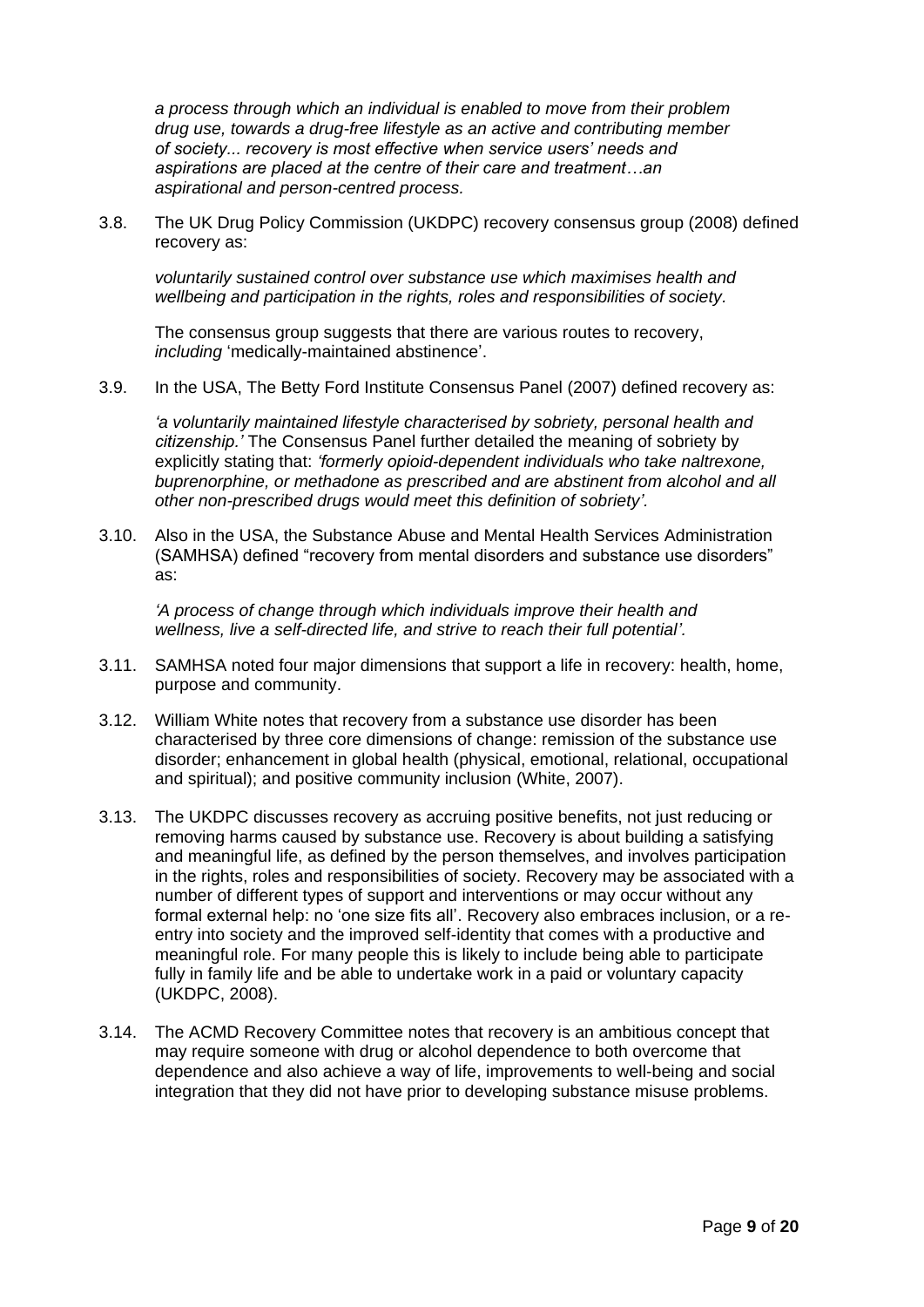# **4. Scoping the evidence: the contribution of different themes to recovery**

4.1. The following selected themes provide one way of examining the evidence across the different factors that may influence recovery outcomes.

#### *Carers and families*

- 4.2. There is emerging evidence that support for the carers of substance users has an impact upon the substance user, including getting reluctant users into treatment, reducing their use and making better progress through treatment.
- 4.3. There is strong research evidence that Behavioural Couples Therapy (BCT) is effective in improving social support and reducing substance misuse amongst those with dependence (NICE, 2007).
- 4.4. There is research evidence that for some people, historic and current family dysfunction is an impediment to recovery.
- 4.5. There is research evidence that for some people the family may enable recovery and be "part of the solution". For example, there is research evidence that non-using family members who engage in BCT and support the person with dependence can have a positive impact on the recovery outcomes for their dependent relative.

#### *Communications including stigma and media*

- 4.6. There is emerging research evidence that stigma negatively affects access to treatment and chances at recovery and reintegration (UKDPC 2008).
- 4.7. There is emerging research evidence that work with potential employers, including use of non-stigmatising language and modifying attitudes towards drug users, may increase opportunities for those in recovery (UKDPC 2008).
- 4.8. There is emerging research evidence that communicating positive stories about people in recovery reduces stigma for this group (Livingston *et al.*, 2012).
- 4.9. There is emerging evidence that contact-based training and education programs targeting medical students and professionals are effective at reducing stigma amongst these groups (Livingston *et al.*, 2012).
- 4.10. There is emerging research evidence that self-stigma can be reduced through therapeutic interventions and mutual aid (Livingston *et al.*, 2012).

#### *Criminal justice*

- 4.11. There is emerging research evidence that the provision of substance misuse treatment in prisons can save lives, particularly for people who are alcoholdependent.
- 4.12. There is research evidence that criminal justice interventions reduce re-offending, predominantly in men under the age of 35 (Wexler *et al.*, 1999).
- 4.13. There is research evidence that coercion can be an effective way of getting people into treatment, for example the Drug Interventions Programme (Skodbo *et al.*, 2007).
- 4.14. There is research evidence from the US that Drug Courts can be effective at reducing drug use (Wilson *et al.*, 2006).
- 4.15. There is expert by experience evidence that mutual aid in prisons has a positive impact, but that access to it is poor.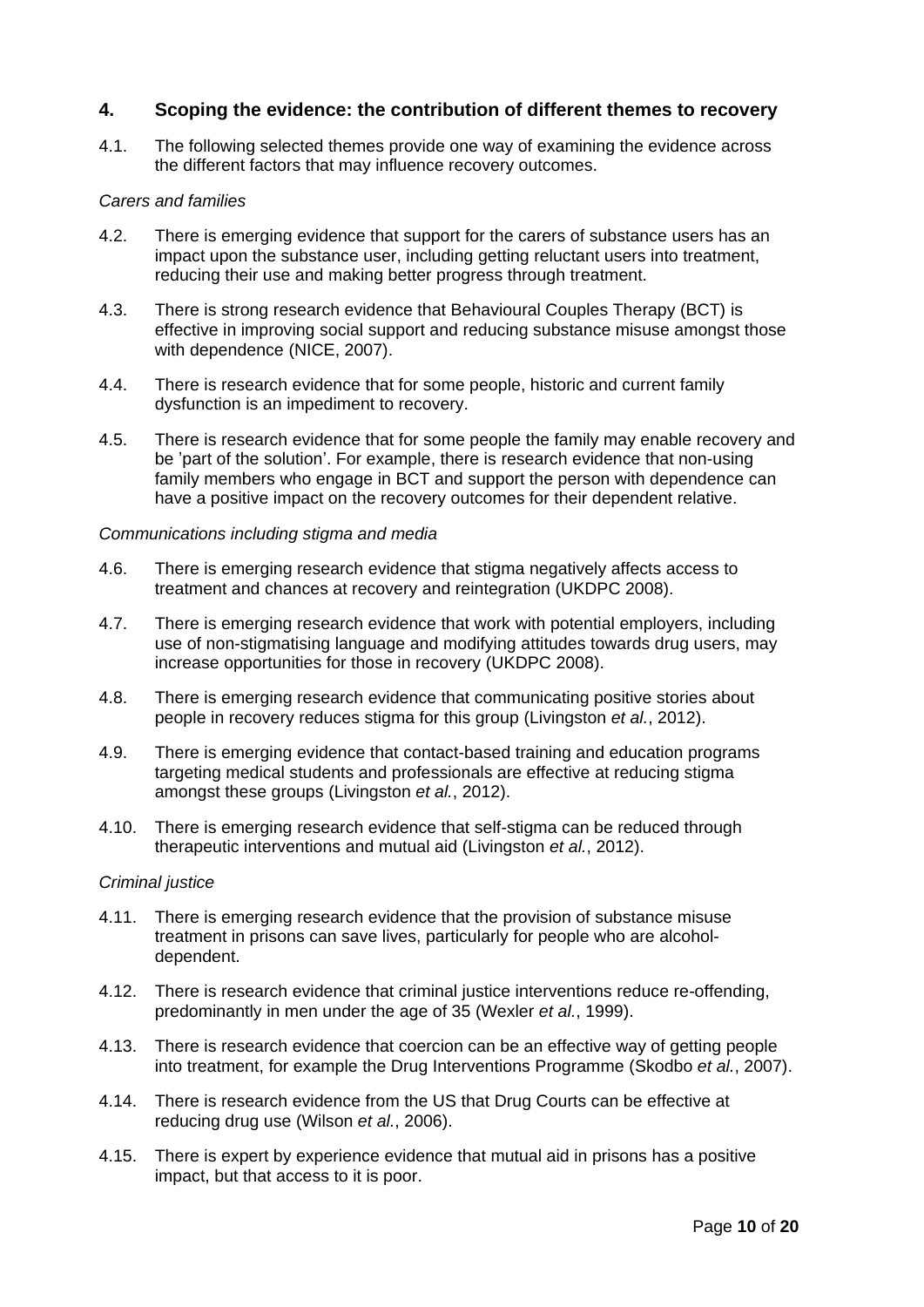#### *Education (including adult education, higher education, schools) and training*

- 4.16. There is emerging research evidence from the USA that integrating education and training services within substance misuse treatment programmes can be a cost effective way of improving employment outcomes.
- 4.17. There is a lack of evidence about the "Recovery School" model from the USA (White *et al.*, 2006).
- 4.18. Overall, there is a lack of evidence to properly evaluate the use of education and training approaches in supporting recovery outcomes (Magura *et al.*, 2004).

#### *Employment and volunteering*

- 4.19. There is emerging research evidence that for some substance misusers, becoming a volunteer can help recovery. There is expert panel evidence and expert by experience evidence that excessive pressure or stress around volunteering can impede recovery.
- 4.20. There is research evidence that gaining employment that is conditional on sobriety can increase recovery, for example in a study of a Native American community in the USA.

#### *Health and wellbeing*

- 4.21. There is research evidence that substance misusers experience increased morbidity. This includes higher rates of blood-borne viruses and infections, particularly among drug injectors (NICE, 2009); increased rates of liver disease among those who are alcohol-dependent; and increased rates of lung disease among drug smokers (ACMD, 2011). There is research evidence that a range of substance misuse treatment services can be effective in reducing these health problems by helping reduce or stop substance use and injecting, reducing HIV prevalence (Gowing *et al.*, 2011; World Health Organisation, 2005), reducing risk of overdose and premature deaths among heroin users (Clausen *et al.*, 2008), and facilitating access to physical and mental healthcare (NICE, 2009).
- 4.22. There is research evidence that substance misusers experience other problems of psychological health and wellbeing, such as disordered sleep, lack of exercise, mental health problems and chaotic lifestyles. There is emerging evidence that substance misuse treatment, treatment for mental health issues, mutual aid and public health initiatives can reduce these problems (NICE, 2007). There is emerging evidence that improving wellbeing will improve rates of recovery.

#### *Housing*

- 4.23. There is emerging evidence that stable housing is beneficial to recovery (CIH, 2012; Milby *et al.*, 2010; Rutter, 1999). There is emerging evidence that housing "floating support services' are effective at helping some substance misusers sustain housing (CIH, 2012).
- 4.24. There is a lack of evidence on the impact of housing on recovery outcomes, and more work is required on the contribution of housing to recovery

#### *Local communities*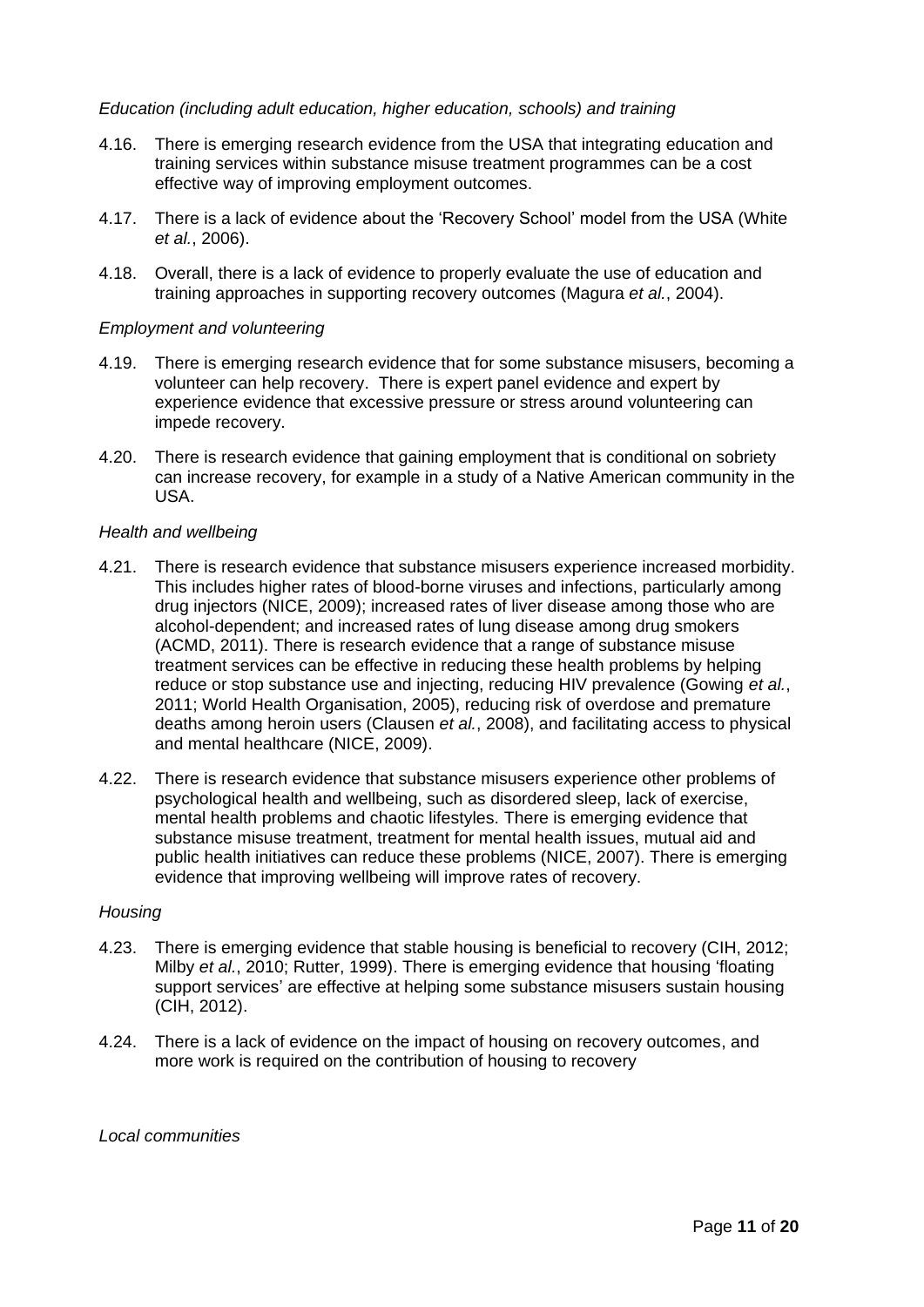- 4.25. There is expert by experience evidence that families with access to community assets, such as involvement with community groups and churches, are less likely to develop problems with substance dependence.
- 4.26. The role of communities in recovery may be important, although this needs further exploration to determine the specific contribution. Most of the evidence that is available is from US case studies, for example from Philadelphia (Achara-Abrahams *et al.*, 2011; White, 2007b), and from New York.

#### *Natural recovery*

- 4.27. There is research evidence that many people recover from drug and alcohol dependence without formal intervention. This is most sharply illustrated by tobacco and alcohol research, though there are also important studies into this phenomenon with heroin users (Robins *et al.*, 1974), and through population studies of lifetime rates of dependence (White, 2012).
- 4.28. There is research evidence that natural recovery is far more likely for individuals with low dependency and high recovery capital. There is emerging evidence that those with high dependence and low recovery capital have a better prognosis if they engage with substance misuse treatment.
- 4.29. There is research evidence that for some people natural recovery occurs almost spontaneously, triggered by changes in life circumstances, responsibilities or outlook.
- 4.30. There is research evidence that for others, natural recovery is a more gradual process, consistent with the idea that some people simply "mature" out of addiction.

#### *Personal finance (including benefits)*

- 4.31. There is research evidence that many of those who are trying to recover from drug dependence have financial problems, such as debts, poor employment potential, and difficulties in managing money.
- 4.32. There is research evidence that the use of heroin, crack and cocaine increases the likelihood of an individual committing acquisitive crime.
- 4.33. There is expert by experience and emerging research evidence from surveys that debts are experienced as an obstacle to recovery.

#### *Recovery communities*

- 4.34. There is emerging evidence in the UK that a growing number of people with drug and alcohol dependence are engaged in formal recovery communities, such as 12-step fellowships and SMART Recovery.
- 4.35. There is research evidence from the USA that attending 12-step fellowship meetings improves sustained abstinence from drug and alcohol dependence.
- 4.36. There is research evidence that substance misuse treatment can improve sustained recovery outcomes (including abstinence) by actively encouraging service users to engage with mutual aid (White, 2009). There is emerging evidence that coerced engagement with mutual aid is counter-productive (Kownacki *et al.*, 1999).
- 4.37. There is emerging evidence that the primary mechanism of change afforded by these groups is the "community of recovery" itself, and the act of collaborating in the task of supporting one another in recovery. There is insufficient research into informal peer support and other forms of recovery communities, though these may also offer similar benefits.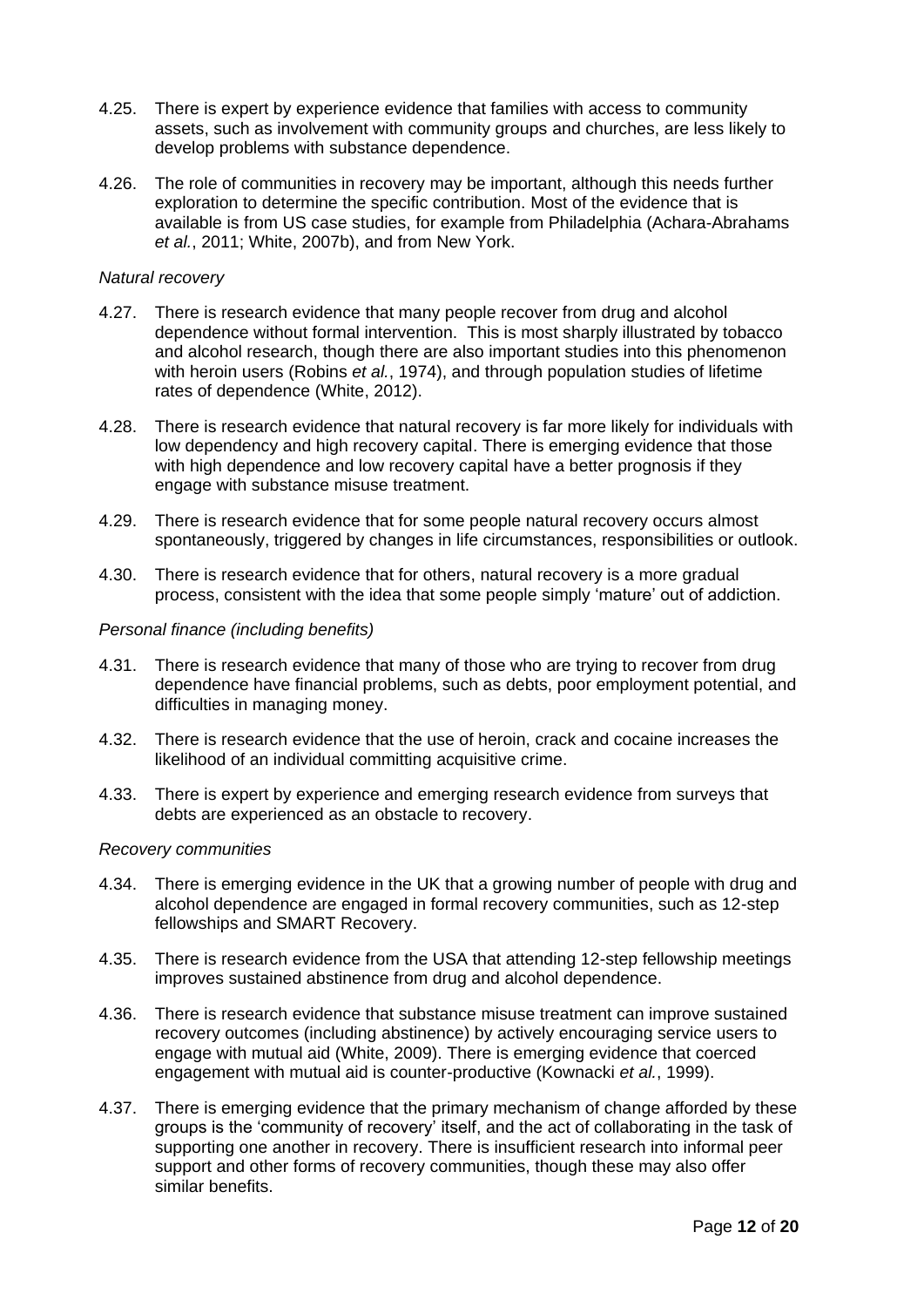4.38. The evidence base for mutual aid is largely from the USA and focussed on 12-step approaches. There is a need to build a UK evidence base and consider issues that are key to the UK, such as: the impact of informal peer support networks; replicability of 12-step facilitation in the UK context of a largely non-12 step treatment system; and the effectiveness or otherwise of non-12-step mutual aid.

#### *Social care*

- 4.39. There is research evidence that the children of drug and alcohol dependent parents experience elevated risk of emotional and physical neglect, developing serious emotional and social problems later in life, and developing substance misuse problems themselves. This may add to potential intergenerational problems connected to drug and alcohol misuse.
- 4.40. There is emerging evidence that parental engagement with treatment is a protective factor for children and can bring about positive outcomes for both the child and parent.
- 4.41. More work is required to understand the contribution and role of social care services to recovery.

#### *Substance misuse treatment*

- 4.42. There is strong research evidence that good quality, recovery-focussed drug and alcohol treatment can help many people achieve initial recovery outcomes, including reductions in substance use and abstinence (Anglin MD *et al.*, 1997; Gossop M *et al.*, (1998).
- 4.43. There is research evidence that drug and alcohol treatment protects individuals and their communities from blood-borne viruses, overdose deaths, and substance-related crime.
- 4.44. There is research evidence that medication-assisted treatment for heroin users reduces crime, overdose death and disease (and so increases longevity compared to those not in treatment). However, it may also increase the overall length of a recovery journey.
- 4.45. There is research evidence that relapse and numerous attempts in treatment are normal features of the recovery journey for most people. There is research evidence that for those with severe dependency, the recovery journey will usually last many years.
- 4.46. There is strong research evidence that enforced detoxification is counter-productive. There is also strong research evidence that repeated detoxification from alcohol is damaging to the brain.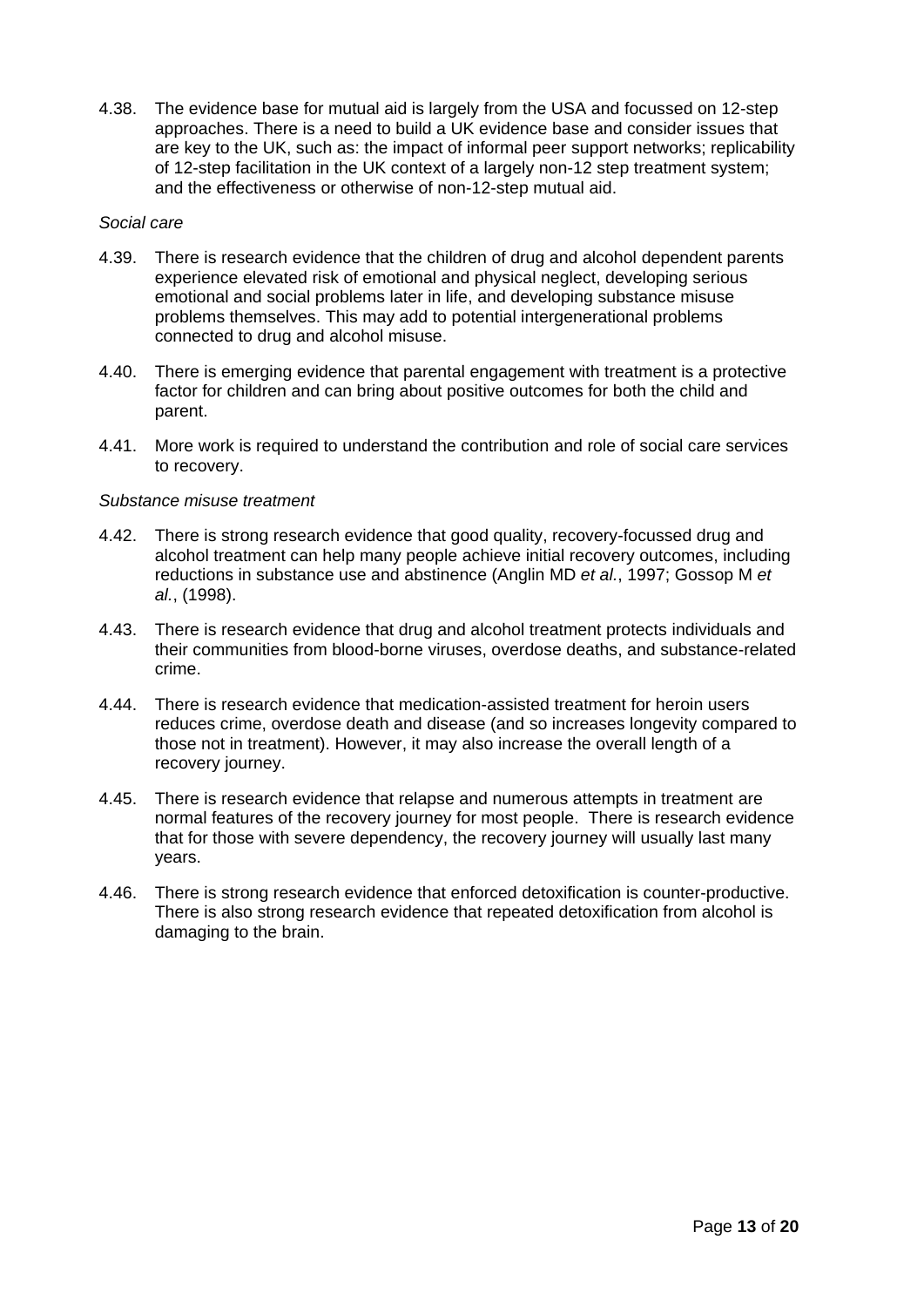# **5. Exploring the evidence: recovery capital**

5.1. The above exploration of the 13 themes provides one way of examining the factors which impact on recovery. This section provides an alternative lens or perspective on the same questions, based on the idea of social and recovery capital. There is some duplication, but for the purposes of this report it is useful to include both approaches.

# *Recovery capital – Social capital*

- 5.2. There is research evidence that people from troubled, dysfunctional or substance misusing families are more likely to develop substance dependency. Where drug or alcohol dependence has occurred in this context, a family may hinder an individual"s recovery unless the family are helped to resolve their own problems.
- 5.3. There is emerging evidence that supportive family members who do not have substance misuse problems themselves can be beneficial to an individual"s recovery, particularly if they receive psychological interventions to enable this support.
- 5.4. There is research evidence that becoming a mother enhances recovery potential in substance dependent women, though there may still remain a range of risks to the child during early recovery.
- 5.5. There is research evidence that sustained recovery outcomes are more likely to be achieved if people engage in mutual aid (from USA evidence for 12-step fellowships). There is emerging evidence that facilitated engagement of service users with mutual aid improves recovery outcomes.
- 5.6. Emerging research evidence from the USA suggests that communities can have both important positive and negative impacts on recovery outcomes, depending on whether those in recovery are stigmatised, or local communities support recovery initiatives.
- 5.7. Emerging research evidence indicates that social capital may play a key role in recovery, particularly through the building of non-substance using family and social support networks. There is a need to build a UK evidence base on mutual aid given the USA bias in the research, and cultural differences.

# *Recovery capital – Physical and economic capital*

- 5.8. The relationship between physical and economic capital and recovery is complex. Having physical and economic capital does not necessarily protect someone from using drugs (for example cannabis) or developing dependence, especially on alcohol.
- 5.9. There is research evidence of a greater prevalence of: poor housing; debt; unemployment, criminal activity; and poor education or vocational skills among those with heroin or crack dependence in treatment services. There is a lack of evidence and conflicting evidence whether this applies to other types of drug and alcohol dependence, where the picture seems much more mixed.
- 5.10. There is emerging evidence that having a job and interventions such as: help with personal finances; debt counselling; rent deposit schemes; and "recoveryorientated' housing; improve a range of intermediate recovery outcomes. This appears also to be the case for offenders.
- 5.11. There is emerging research evidence from other countries that treatment rarely impacts employment status, and that those who are unemployed stay unemployed, and vice versa. There is emerging research evidence that the UK drug treatment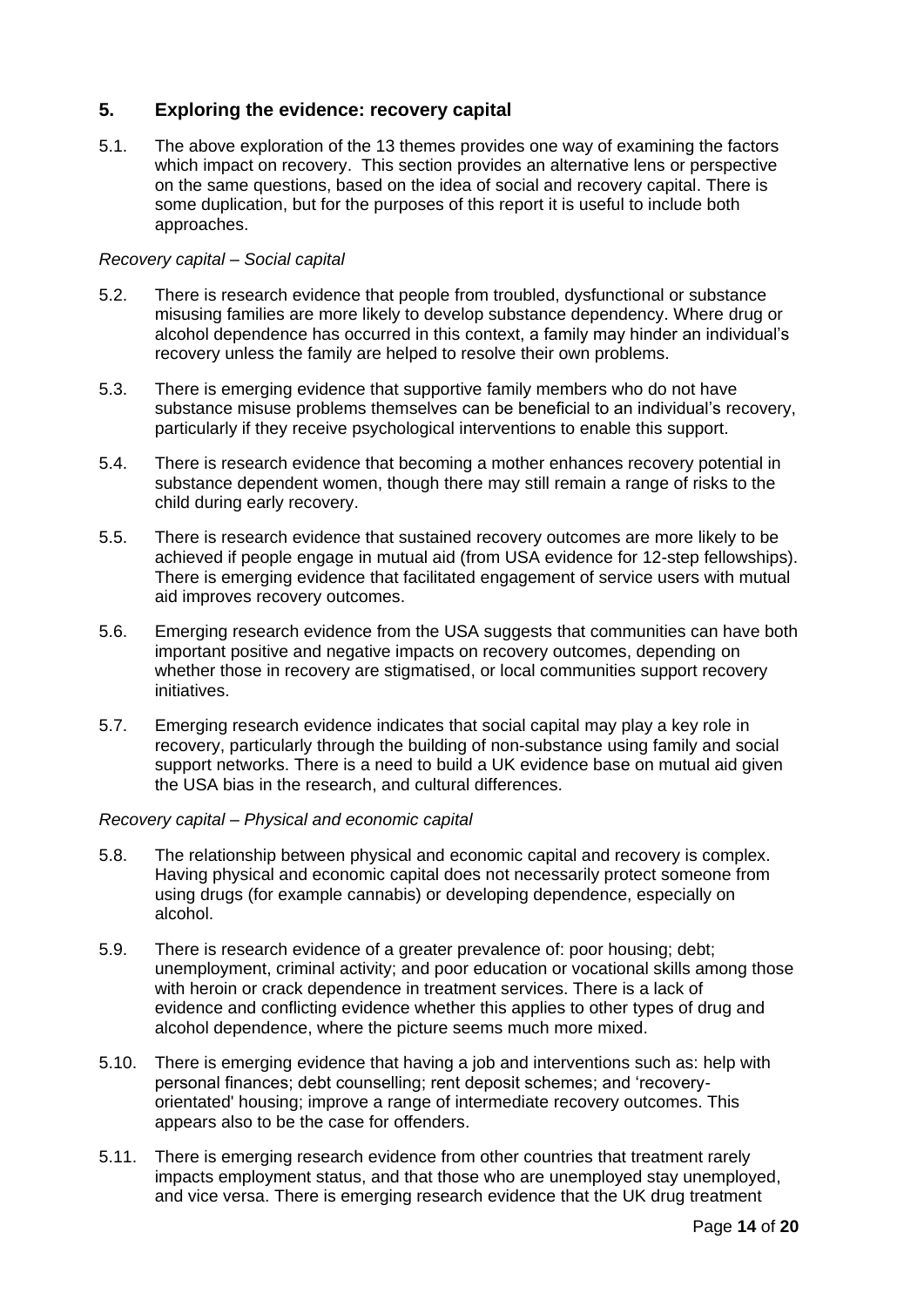population has a higher rate of unemployment than the treatment population anywhere else in Europe.

- 5.12. There is a lack of evidence on the impact of interventions to reduce benefit dependence and improve employability for those with drug dependence. Emerging evidence reviews indicate such initiatives should be coupled with interventions to tackle stigma among potential employers.
- 5.13. There is research evidence that those with severe dependence often have poor physical and economic capital. Overall, there is a lack of evidence on the impact of physical and economic capital on recovery. Research is required on the efficacy of interventions to improve these recovery outcomes.

#### *Recovery capital – Human capital*

- 5.14. There is emerging research evidence that some people have an elevated risk of substance dependence due to genetic predisposition, though this does not currently appear to be a primary or dominant risk factor. Research in this area is new and more is needed.
- 5.15. There is research evidence that those with mental health problems have reduced recovery potential. There is emerging evidence that there are high levels of mental health problems in UK substance misuse treatment populations. There is also research evidence that some substance misuse causes mental health problems. There is emerging research evidence that the treatment of co-morbid mental health problems will increase recovery potential.
- 5.16. There is research evidence that substance dependency often incurs significant physical health damage which is related to the substances misused and patterns of use. For example: alcohol dependence often incurs high rates of liver damage and cognitive impairment; drug injectors have higher rates of HIV, hepatitis C and death (due to overdose); cannabis smoking carries a greater risk of smokingrelated disease than cigarettes.
- 5.17. There is research evidence that substance dependence is frequently accompanied by poor diet and cigarette smoking.
- 5.18. There is strong research evidence that those with dependence generally have a shorter life expectancy than the general population.
- 5.19. The evidence therefore suggests that achieving health and well-being recovery outcomes may be one of the biggest challenges in a population with such poor physical and mental health; particularly the aging population of heroin or ex-heroin users in the UK.

#### *Recovery capital – Cultural capital*

- 5.20. There is a lack of UK evidence on the role of social conformity and the values, beliefs and attitudes of individuals and communities (cultural capital) on substance use, dependence and recovery. This is another complex area.
- 5.21. There is emerging evidence that communities with low social acceptability of substance use and dependence have lower rates of use and dependence – but where dependence occurs, individuals can be highly stigmatized.
- 5.22. There is emerging evidence that stigmatization of substance misuse can adversely impact on recovery outcomes such as employment prospects and integration into local communities.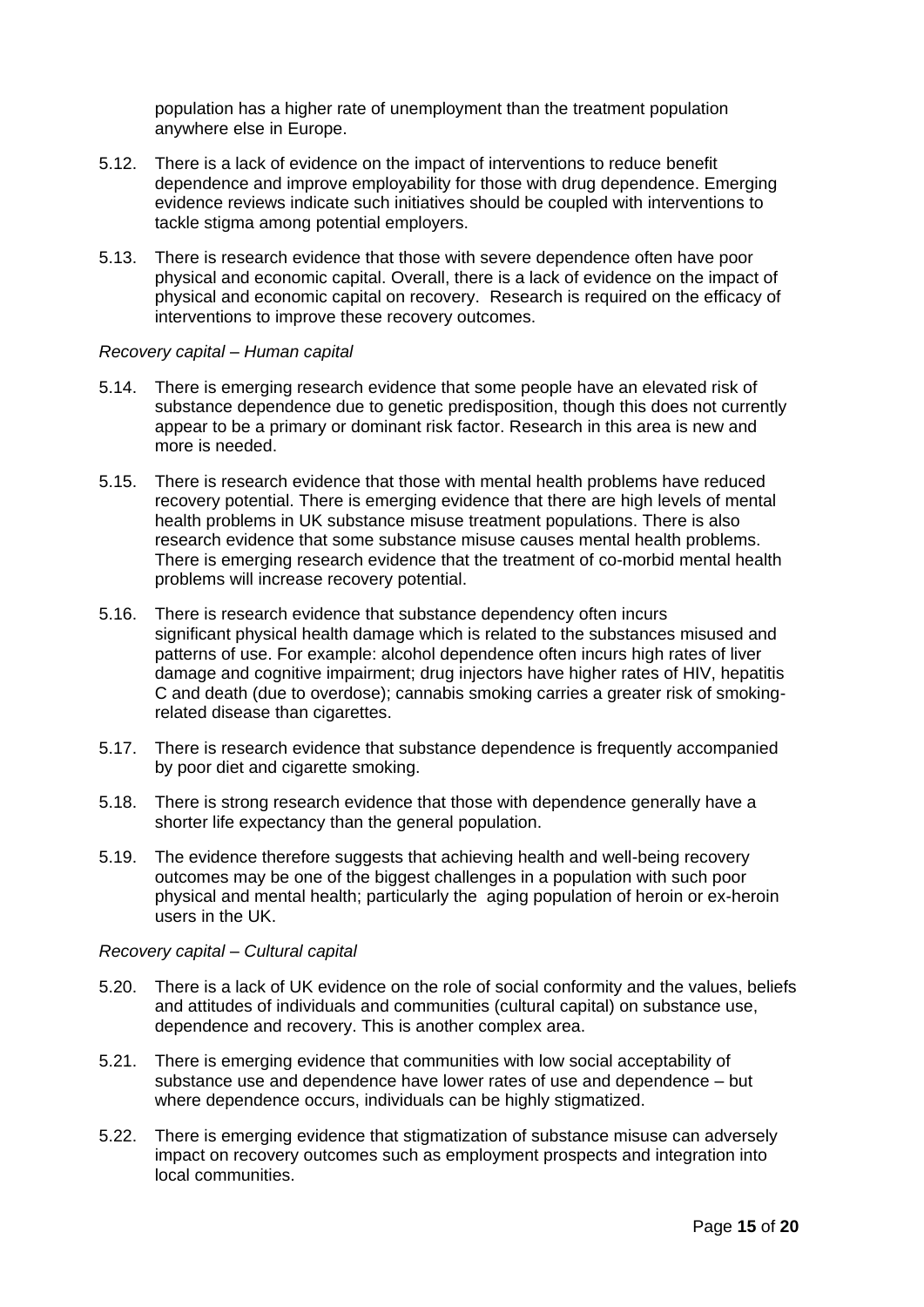- 5.23. There is emerging evidence that many of those in recovery go through an "identity shift' to achieve sustained recovery.
- 5.24. There is emerging USA evidence that having "visible recovery" initiatives, such as sobriety cafes, and high profile people in recovery, can improve community perceptions of recovery. However, there is also emerging evidence that abstinent "recovery champions" may have a higher risk of relapse than others in recovery.
- 5.25. The role of culture and cultural capital on drug and alcohol use and recovery from dependence is complex. The values, beliefs and attitudes of individuals, communities, the media and government may impact on recovery negatively, such as stigmatising those in recovery; or positively, such as local support for recovery systems. This area requires further research including how individuals can be best supported through addiction cycles of abstinence and relapse, while minimising stigma against them.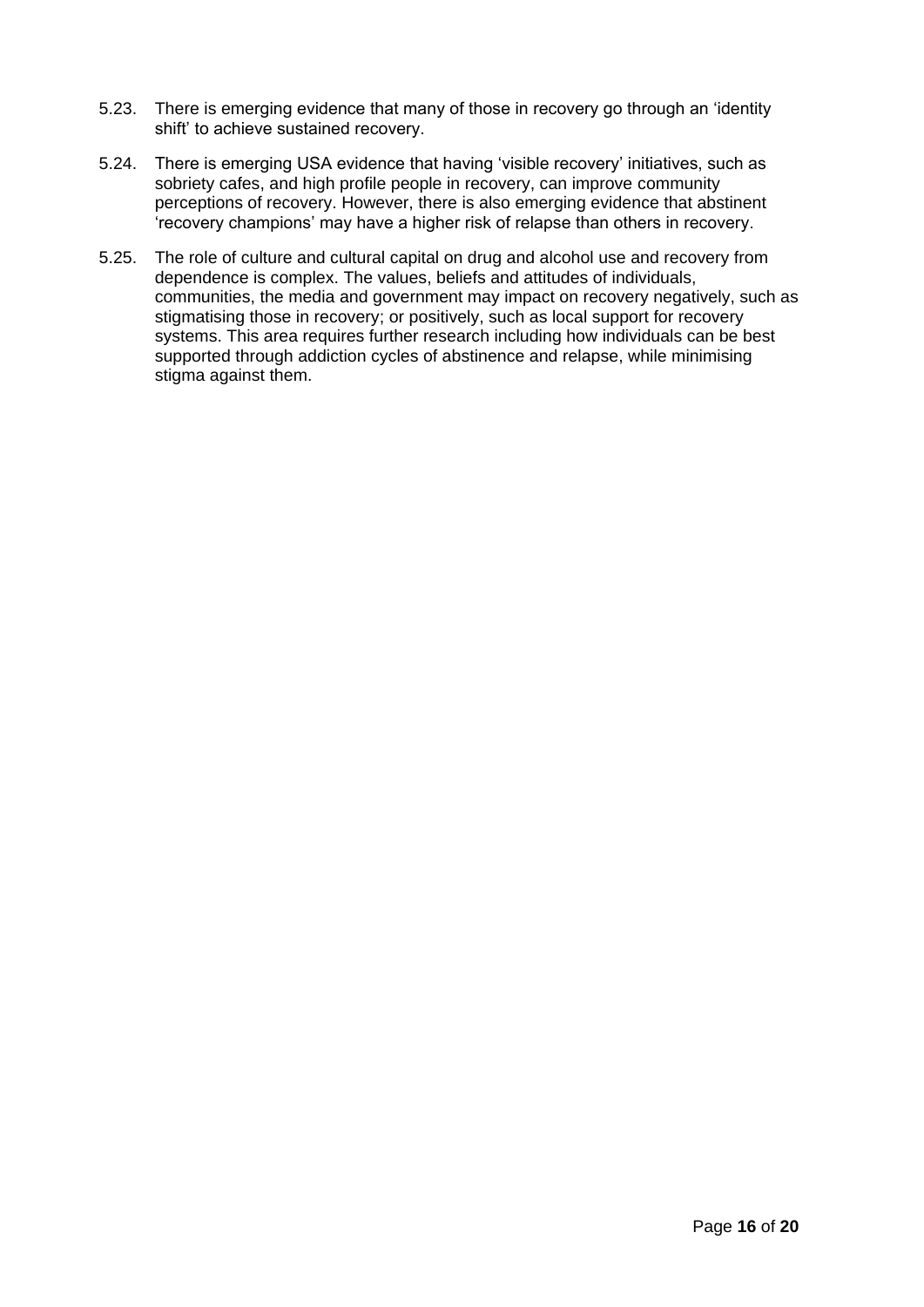# **6. Discussion**

- 6.1. The initial scoping exercise undertaken by the Recovery Committee of the ACMD indicates that recovery from dependence on drugs and alcohol is a complex, and rarely linear process. The journey to overcome dependence, re-integrate into society and achieve a degree of well-being and social integration is highly individual to the person.
- 6.2. Our initial work indicates that an individual"s "recovery potential" and the speed or momentum they can achieve in recovery is influenced by a number of factors including: the substance itself; severity of dependence; an individual's 'recovery capital"; help available from treatment services, engagement with mutual aid; and the external environment and community the individual has before and during the recovery process.
- 6.3. Our review suggests that initial recovery can be enabled and supported by good quality treatment and engagement with mutual aid. However, there is less evidence concerning the other factors which influence sustained recovery.
- 6.4. Some promising areas are emerging from research and innovation. Social capital (especially a person in recovery building positive relationships with non-substance using friends, family and communities) appears to be an enabler of recovery. It is therefore likely that interventions which focus on helping people build social capital in this way, will improve rates of recovery.
- 6.5. Poor physical and mental health amongst many of those in the UK with drug or alcohol dependence may significantly disable recovery potential. Interventions to improve physical and mental health will improve recovery outcomes, though success may be more limited where those individuals have incurred "serious collateral health damage", such as difficult-to-treat physical or mental health problems. For some people there are profound, negative and irreversible changes to health such as shortened life expectancy and cognitive functioning.
- 6.6. Similarly, in the UK many of those in recovery from severe dependence especially on heroin and crack cocaine – have a criminal record, have lost family and relationships, or have poor education and employment histories. For these people, recovery may be a long journey, and they may require help to increase their physical and economic capital (such as housing and employment). There is some evidence that addressing stigma amongst local communities and employers may reduce barriers to these people achieving their recovery potential.
- 6.7. The scoping work has not revealed any evidence that fundamentally undermines the core aspiration of the UK drug strategy, to maximise recovery for all those with substance misuse dependence. There is evidence that many existing treatment and support strategies are already making a positive contribution to promote recovery, and that rates of recovery are improving. The evidence offers reasonable grounds for optimism that rates of recovery can be further improved, whilst also recognising that this might not be achievable for everyone.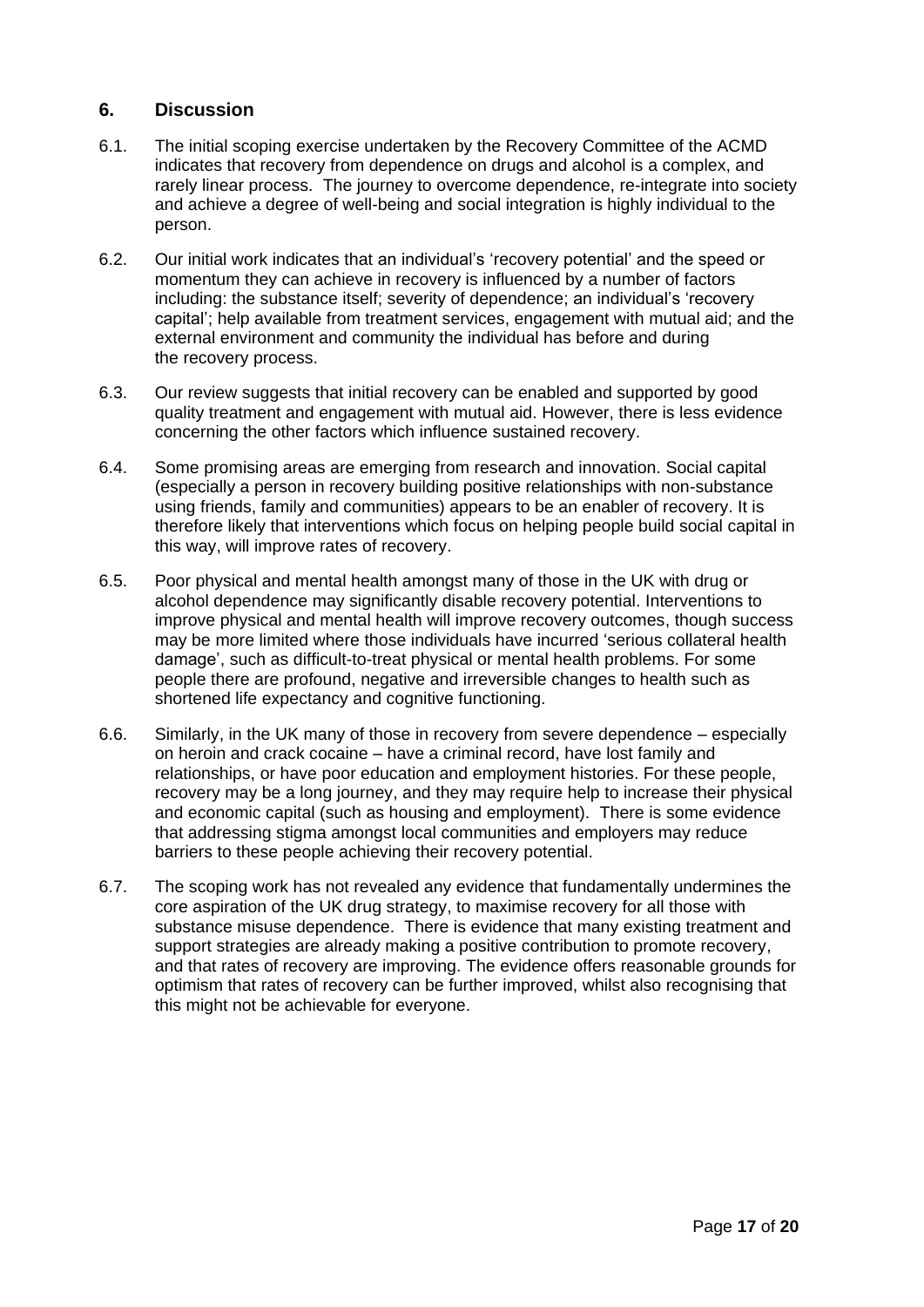# **7. Next steps**

- 7.1. The conclusions in this paper are a work in progress. The Recovery Committee will continue to gather evidence, to strengthen and update the scoping paper as work progresses.
- 7.2. In subsequent papers, the Recovery Committee will look in more detail at specific questions, aiming to provide practical and evidence based advice on how to improve recovery outcomes in individuals and local systems.
- 7.3. The Recovery Committee has begun work on the first thematic report and has held evidence-gathering sessions. This report will attempt to answer the question: "What does evidence tell us (and isn"t available to tell us) about the recovery outcomes we can expect from drug and alcohol dependence".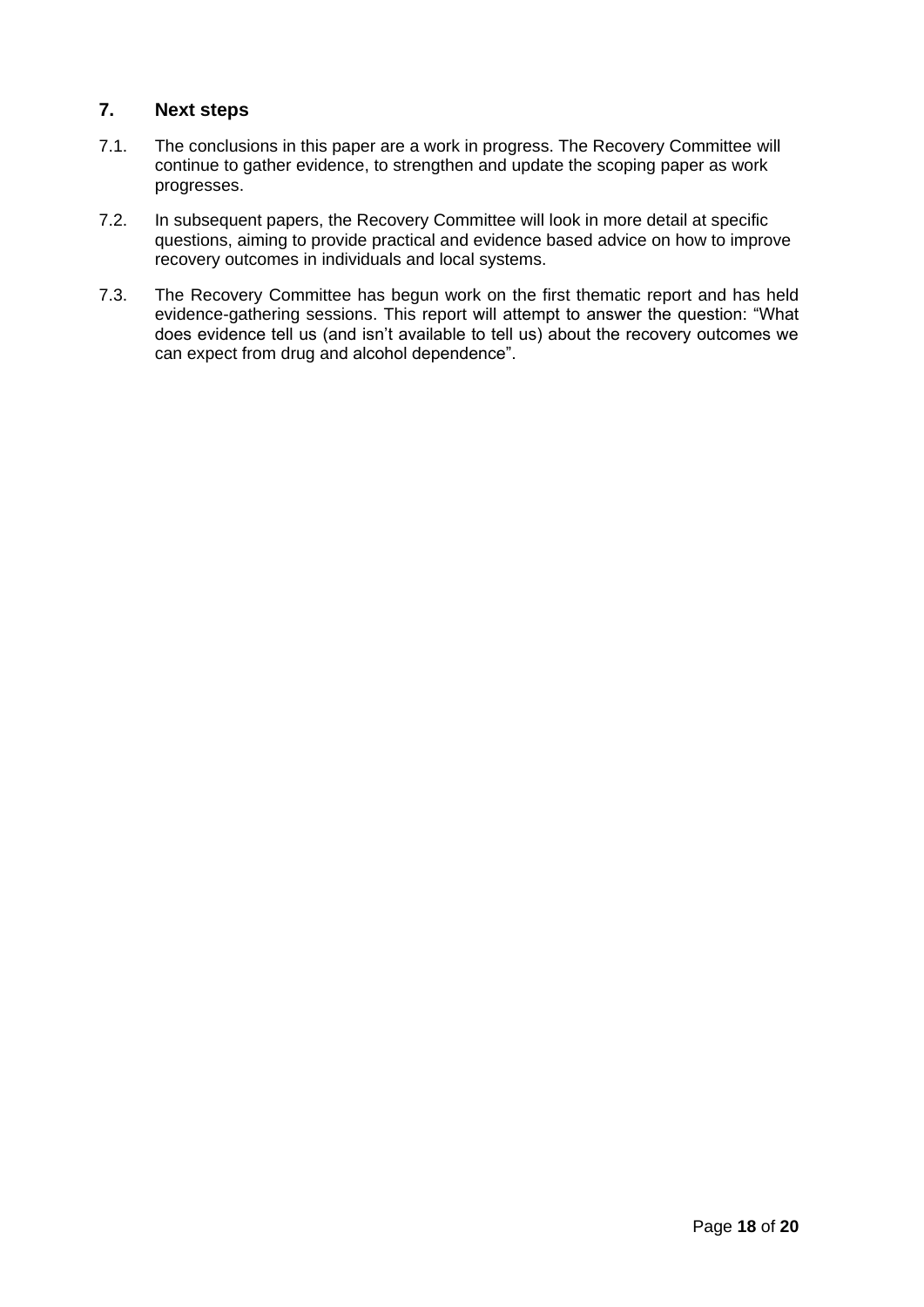# **8. References**

[Achara-Abrahams](http://www.springerlink.com/content/?Author=Ijeoma+Achara-Abrahams) I, [Evans](http://www.springerlink.com/content/?Author=Arthur+C.+Evans) AC and [Kenerson King](http://www.springerlink.com/content/?Author=Joan+Kenerson+King) J (2011) [Recovery-Focused Behavioral](http://www.springerlink.com/content/t66020j91l325174/)  [Health System Transformation: A Framework for Change and Lessons Learned from](http://www.springerlink.com/content/t66020j91l325174/)  [Philadelphia.](http://www.springerlink.com/content/t66020j91l325174/) [Current Clinical Psychiatry,](http://www.springerlink.com/content/g60167/) Addiction Recovery Management, 2011, Part 3, 187-208

Anglin MD, Hser Y-I and Grella CE (1997) Drug Addiction and Treatment Careers among clients in the Drug Abuse Treatment Outcome Study (DATOS). *Psychology of Addictive Behaviors*, Vol. 11, No. 4, pp308-323

Best D, and Laudet AB (2010) The Potential of Recovery Capital. London: Royal Society for the encouragement of Arts, Manufactures and Commerce

Betty Ford Institute Consensus Panel (2007) What is Recovery? A Working Definition from The Betty Ford Institute. *Journal of Substance Abuse Treatment*, Vol. 33, pp221-228

Chartered Institute of Housing (CIH) (2012) The role of housing in drugs recovery: A practice compendium. Coventry: CIH

Clausen T, Anchersen K and Waal H (2008) Mortality prior to, during and after opioid maintenance treatment (OMT); a national, prospective cross-registry study. *Drug and Alcohol Dependence* 94: 151-57

Gossop M, Marsden J and Stewart D (1998) NTORS at one year: changes in substance use, health and criminal behaviour one year after intake, London: Department of Health

Gowing L, Farrell MF, Bornemann R, Sullivan LE and Ali R (2011). Oral substitution treatment of injecting opioid users for prevention of HIV infection. [Cochrane Drugs and](http://onlinelibrary.wiley.com/o/cochrane/clabout/articles/ADDICTN/frame.html)  [Alcohol Group.](http://onlinelibrary.wiley.com/o/cochrane/clabout/articles/ADDICTN/frame.html)

Her Majesty"s Government (2010) 2010 Drug Strategy – Reducing Demand, Restricting Supply, Building Recovery: Supporting People to Live a Drug Free Life*.* London: Home **Office** 

Kownacki RJ and Shadish WR (1999) Does Alcoholics Anonymous Work? The Results from a Meta-Analysis of Controlled Experiments. *Substance Use & Misuse*, 34/13, 1897-1916

Lingford-Hughes AR, Welch S, Peters L and Nutt DJ (2012) BAP updated guidelines: evidence-based guidelines for the pharmacological management of substance abuse, harmful use, addiction and comorbidity: recommendations from BAP. *J Psychopharmacology* published online 23 May 2012 DOI: 10.1177/0269881112444324

Livingston JD *et al.* (2011) The effectiveness of interventions for reducing stigma related to substance use disorders: a systematic review. *Addiction*, Volume 107, Issue 1, pages 39– 50, January 2012

Magura S, Staines GL, Blankertz L and Madison EM (2004) The Effectiveness of Vocational Services for Substance Users in Treatment. *Substance Use & Misuse*, 39 (13 & 14), pp. 2165–2213

Milby JB, Schumacher JE, Wallace D, Vuchinich R, Mennemeyer ST, and Kertesz SG (2010) Effects of Sustained Abstinence Among Treated Substance-Abusing Homeless Persons on Housing and Employment. *American Journal of Public Health,* May 2010, Vol. 100, No. 5, pp913-918

NICE (2007) NICE clinical guideline 51 – Drug misuse: Psychosocial interventions. London: NICE